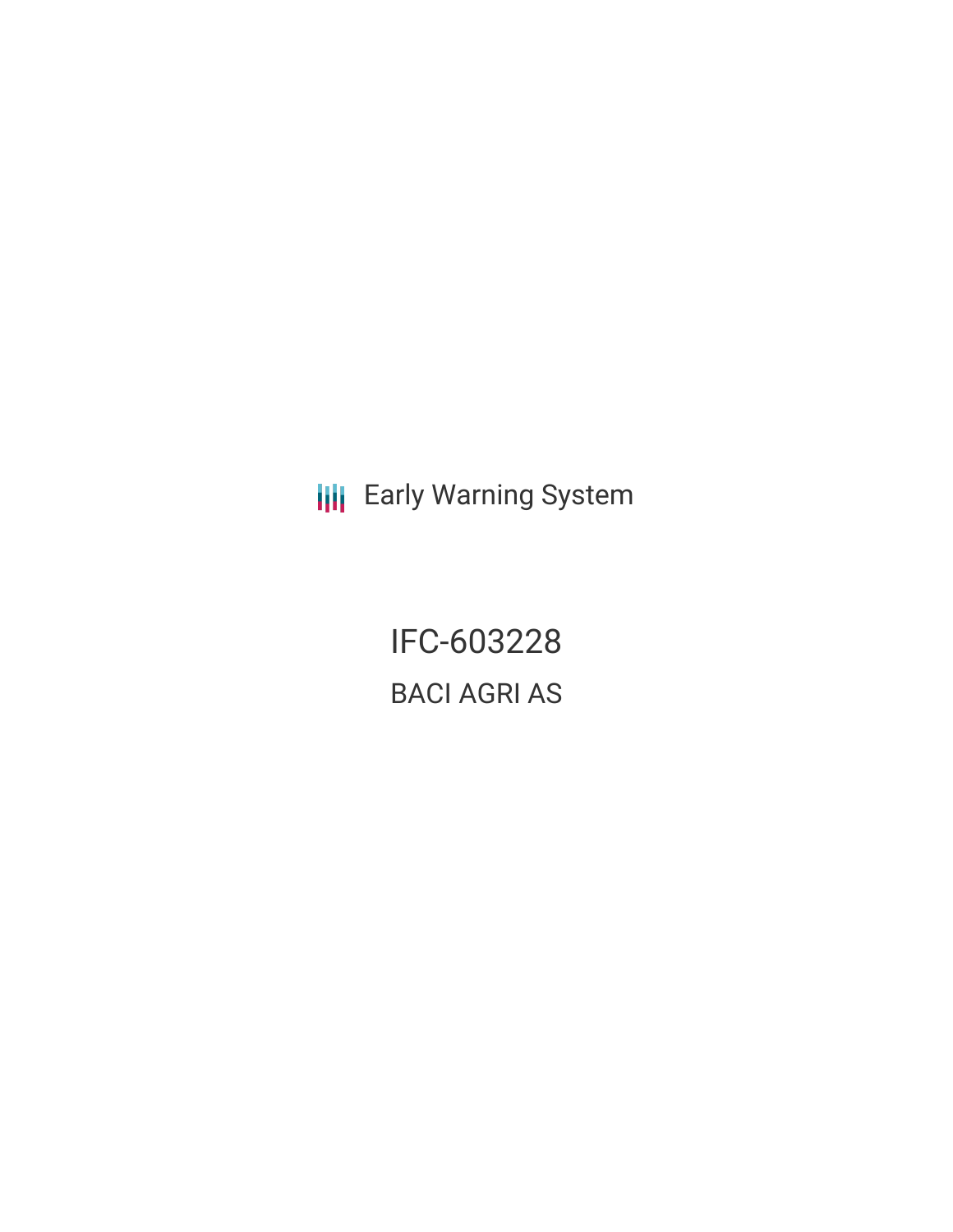

## **Quick Facts**

| <b>Countries</b>              | <b>Ivory Coast</b>                      |
|-------------------------------|-----------------------------------------|
| <b>Financial Institutions</b> | International Finance Corporation (IFC) |
| <b>Status</b>                 | Active                                  |
| <b>Bank Risk Rating</b>       | U                                       |
| <b>Voting Date</b>            | 2018-06-18                              |
| <b>Borrower</b>               | <b>BACI</b>                             |
| <b>Sectors</b>                | Agriculture and Forestry, Finance       |
| <b>Investment Type(s)</b>     | <b>Advisory Services</b>                |
| <b>Project Cost (USD)</b>     | \$0.18 million                          |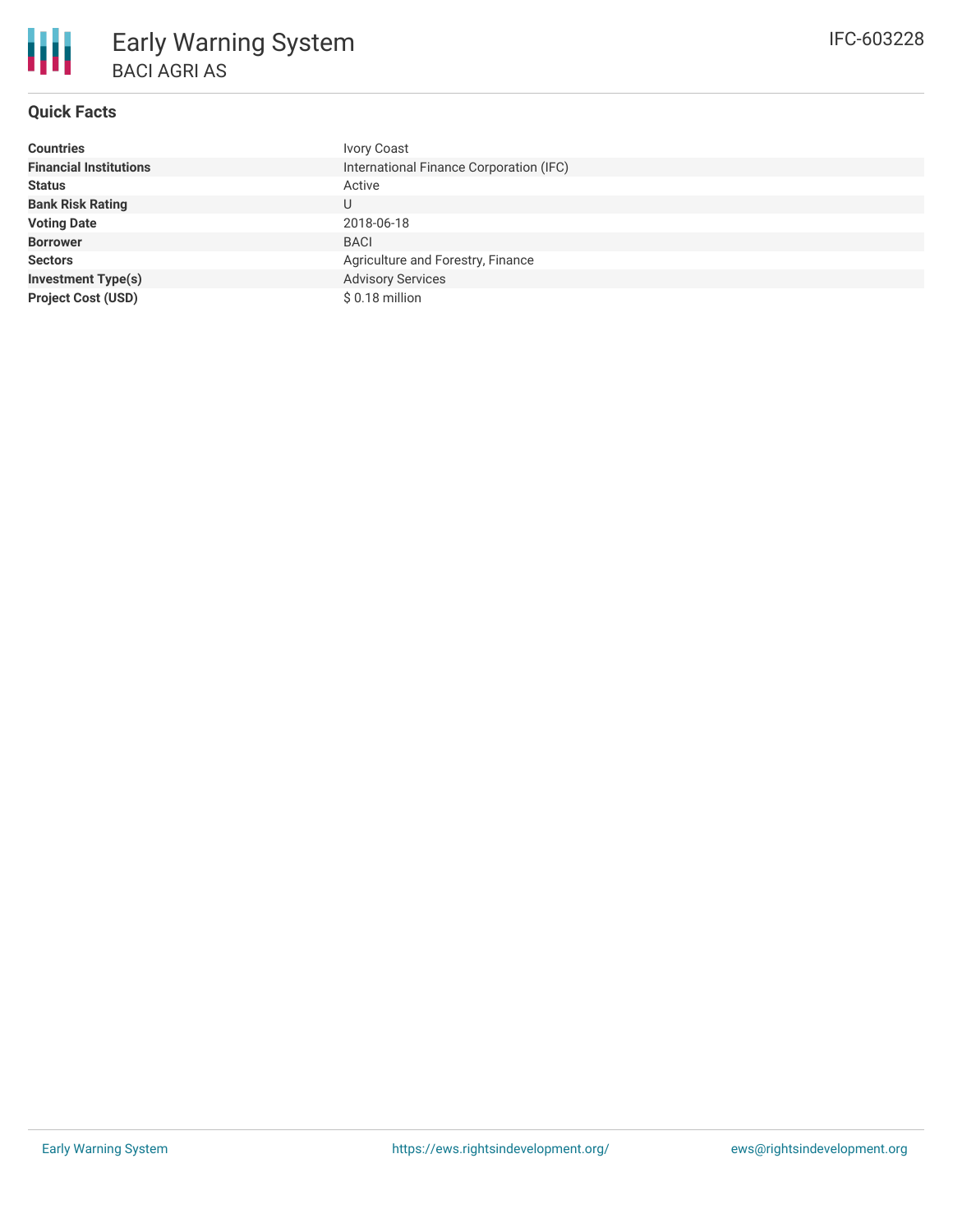

### **Project Description**

The objective of this engagement is to support BACI developing an agri value proposition which will allow the bank to target and finance agri value chains in Cote d'Ivoire, specifically the cocoa value chain, through innovative DFS products and solutions. The project will help enhance financial inclusion in Cote d' Ivoire, especially for smallholders farmers by partnering with a strong financial institution with national outreach.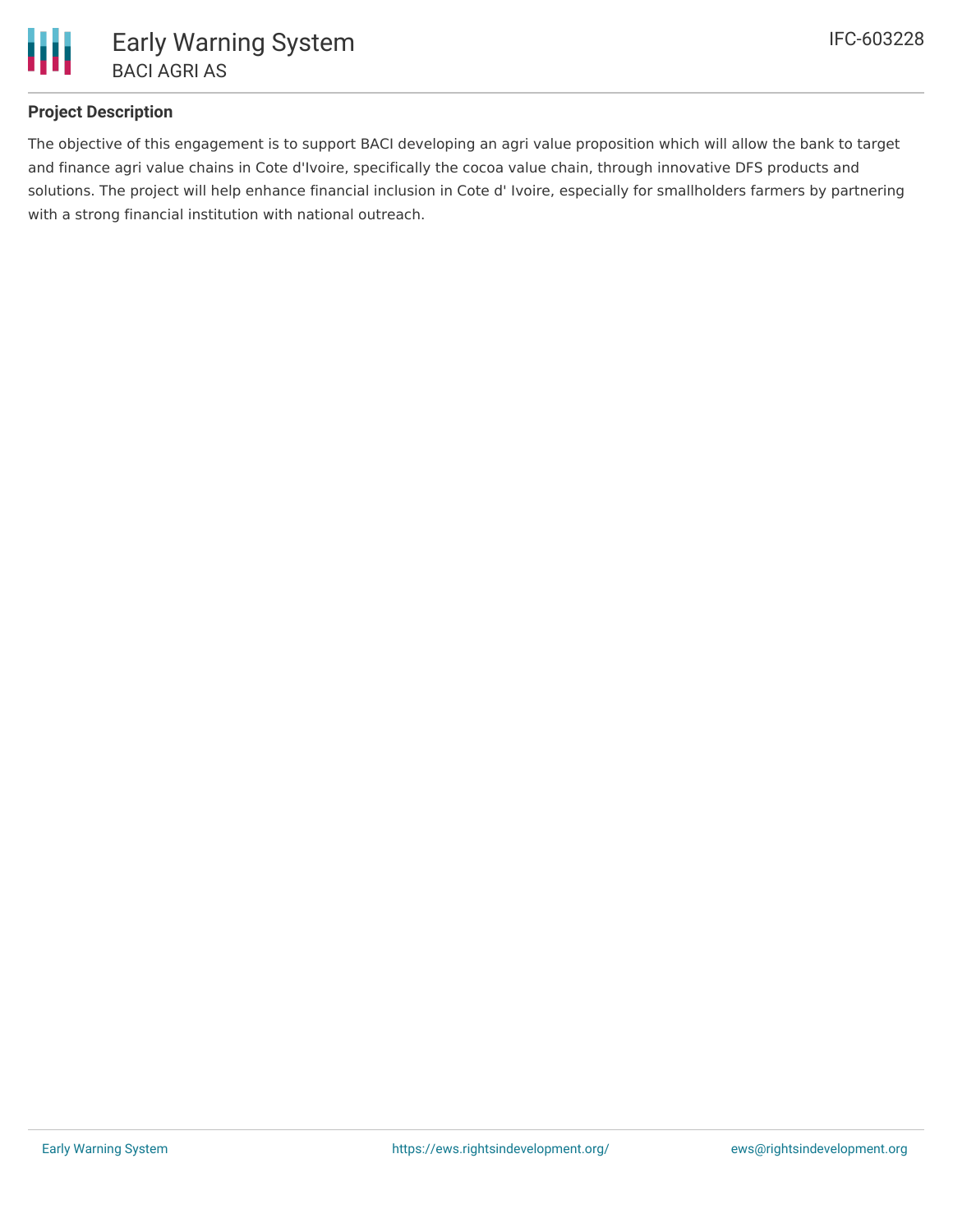### **Investment Description**

• International Finance Corporation (IFC)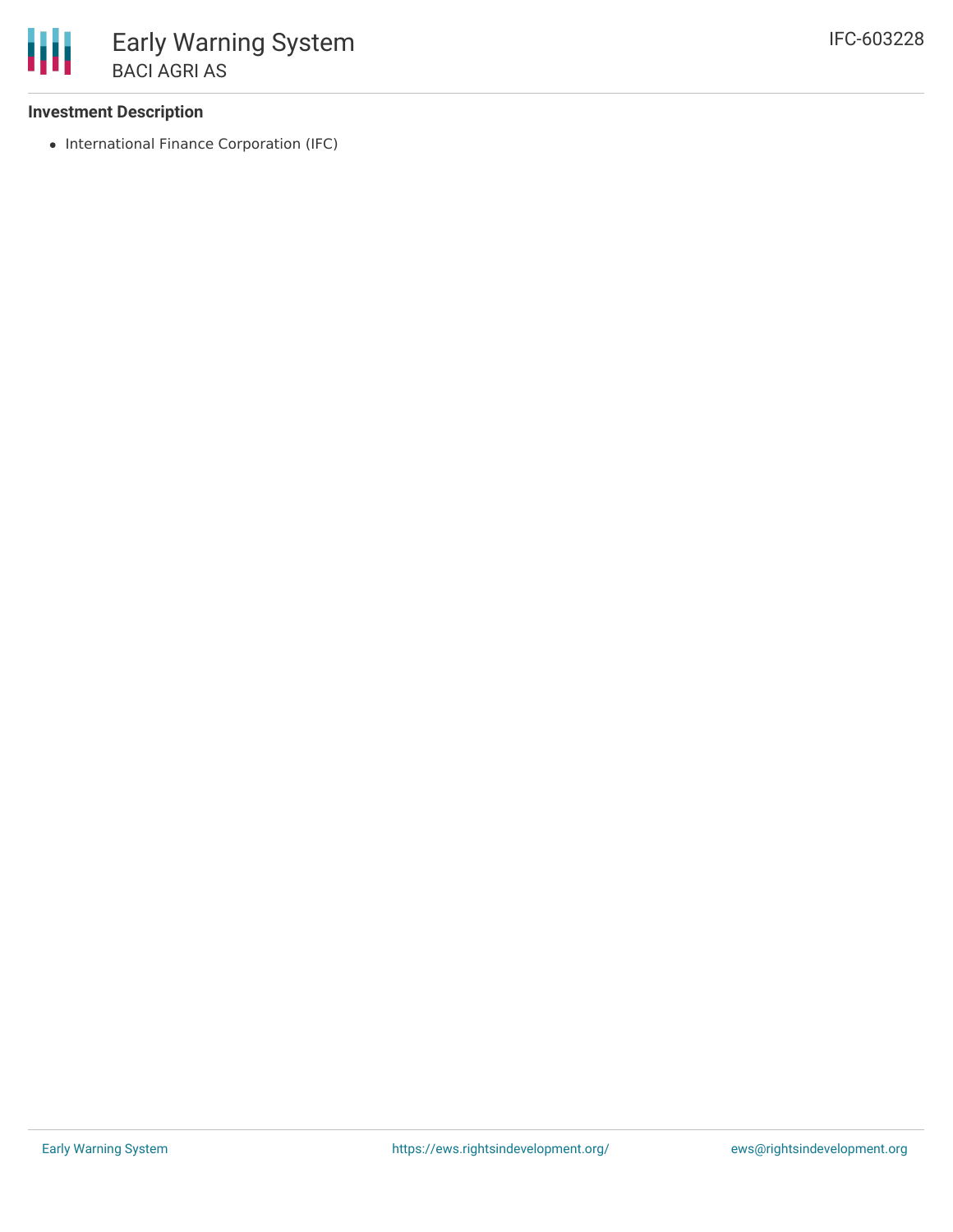# **Contact Information**

No contact information provided at the time of disclosure

ACCOUNTABILITY MECHANISM OF IFC

The Compliance Advisor Ombudsman (CAO) is the independent complaint mechanism and fact-finding body for people who believe they are likely to be, or have been, adversely affected by an IFC or MIGA- financed project. If you submit a complaint to the CAO, they may assist you in resolving a dispute with the company and/or investigate to assess whether the IFC is following its own policies and procedures for preventing harm to people or the environment. If you want to submit a complaint electronically, you can email the CAO at CAO@worldbankgroup.org. You can learn more about the CAO and how to file a complaint at http://www.cao-ombudsman.org/